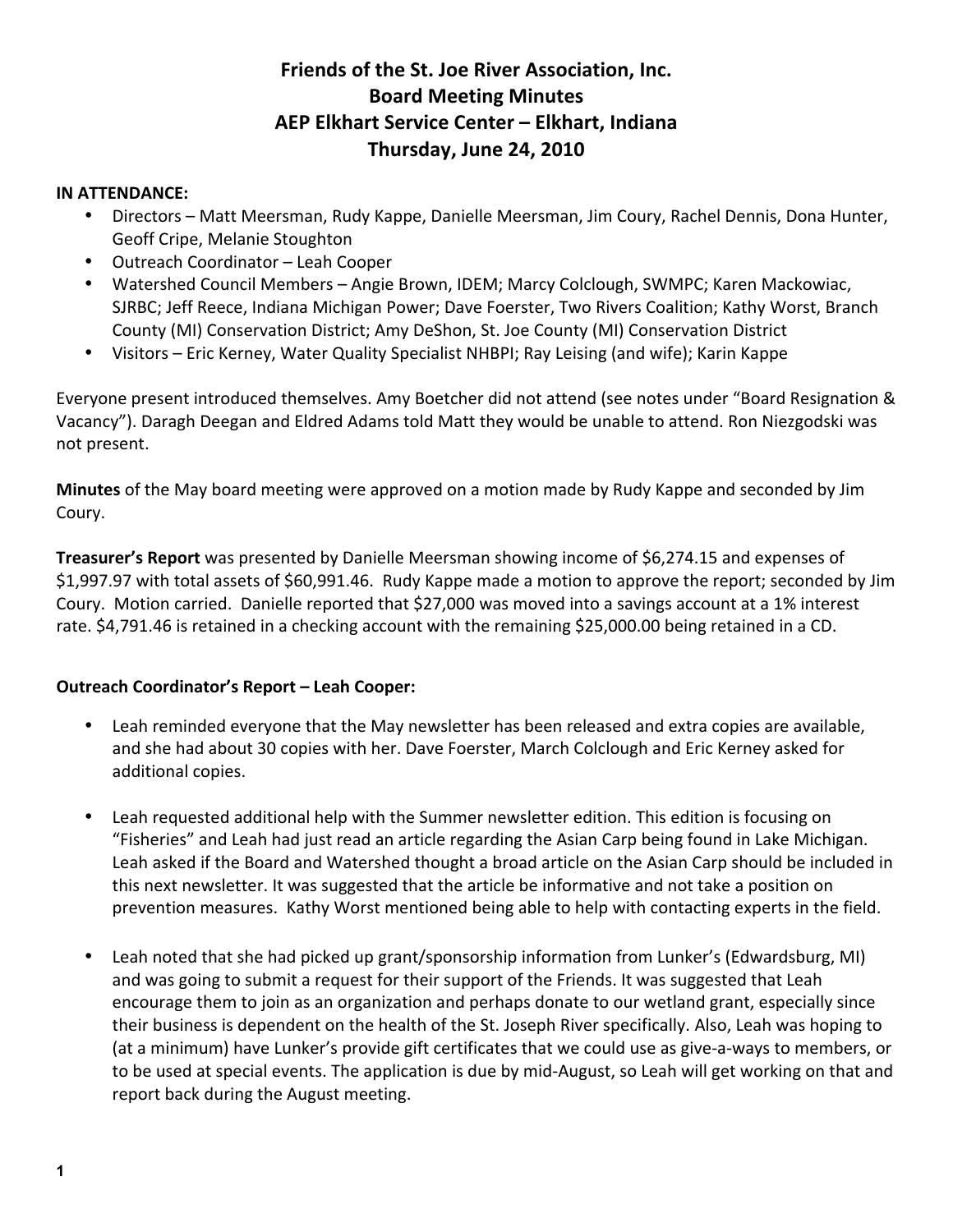**FotSJR equipment & supplies from Smiths ‐** Matt and Danielle made a trip to the Smith's to visit and pick up the equipment. Al and Margaret were doing well, and it was not known when they would be moving, but Matt seemed to think it would be before the end of the summer. Al Smith contacted Matt about picking up equipment and supplies that have been stored at the Smith's. They will be moving to Battle Creek and will not have a place to store the equipment. There was not a great amount of equipment (about 1 pickup truck bed full) to be picked up. Among the items was kick nets and water quality testing equipment. There was a previous discussion among Matt, Al and Ray Leising about storing the equipment at Ray's house. Matt said he and Danielle will get Ray an inventory list of all the equipment they picked up from the Smith's. Matt made a motion to store the water quality equipment at Ray Leising's house; seconded by Rudy Kappe. Motion carried. There was also a printer, an older computer and monitor that Matt thought was used by Andrew Degraves when he was working for the Friends. Matt said he would need to turn the computer on to see what files are stored on the PC, but it would probably be August before he had a chance to do so. Also, Matt and Danielle noted that one box of the membership cards Margaret used to send out were among the items, and that these cards would be given to Leah. Leah will use these cards to send to members who do not have email and appreciate a tangible card.

**Commemorative bench, stone, etc. ‐** Further discussion was considered on a bench or rock for Al & Margaret to commemorate all their tireless work in the SJR Watershed and for the Friends. Jim Coury suggested that Matt contact Merritt Brown for help. Rachel Dennis had given Matt Merritt's phone number previously. It was still suggested to see if the parks department would allow the Friends to dedicate one of the benches going into the renovated park at Scidmore Park in Three Rivers to Al & Margaret.

**Freshwater Future grant contract** – Leah Cooper noted that she had received the grant contract and reporting form from Freshwater Future. Leah and Matt had reviewed the contract previously and noted that it was straightforward and correct. Leah brought the contract with her and Matt will sign it after the meeting. Leah will place in the mail on Friday so it reaches them before July 1. Rudy Kappe made a motion to approve the signing of the Freshwater Future grant contract; seconded by Danielle Meersman. Motion carried.

**Walk, Paddle and Roll event –** Leah Cooper noted that the Friends had been invited to participate in the "Walk, Paddle and Roll" fundraising event, encouraged through Freshwater Future. Participants can choose to any type of event any time of the year. The majority choose to walk, canoe or kayak, bike or a combination. Funds are raised by participants who either pay entrance fees or collect pledges. Receiving pledges generates more contributions than an entrance fee. Walk Paddle and Roll participants raise an average of \$700 per person through pledges using a combination of pledge forms and their own personal web site provided by Freshwater Future. Proceeds from the event go to the participating groups and Freshwater Future's support programs. This was not an action item that needed to be voted on, but Leah wanted to make the Board and Watershed Council of this fundraising opportunity option.

**Board Resignation & Vacancy –** Amy Boetcher has regrettably resigned from the FotSJR Board. The NHBPI would not approve Amy's travel to monthly meetings because Eric Kerney, the new NHBPI Water Resources Specialist would be attending the meetings. Amy had been using some of her vacation time to attend the FotSJR Board meetings, but felt that would no longer be sustainable, and resigned from the Board after the May meeting. Matt discussed the difference in the roles between a Watershed Council member and a Board member: The WC member represents a group, while a Board member focuses on the direct interests of the Friends (separate from a group). Matt realized Eric had only had the opportunity to attend 1 other monthly meeting, but welcomed him to serve in whatever capacity he felt comfortable. Eric said he understood he would need time to acquaint himself with the group (and vice versa), also welcomed the opportunity to serve on the Board of Directors. Matt Meersman made a motion to approve Eric Kerney as Amy Boetcher's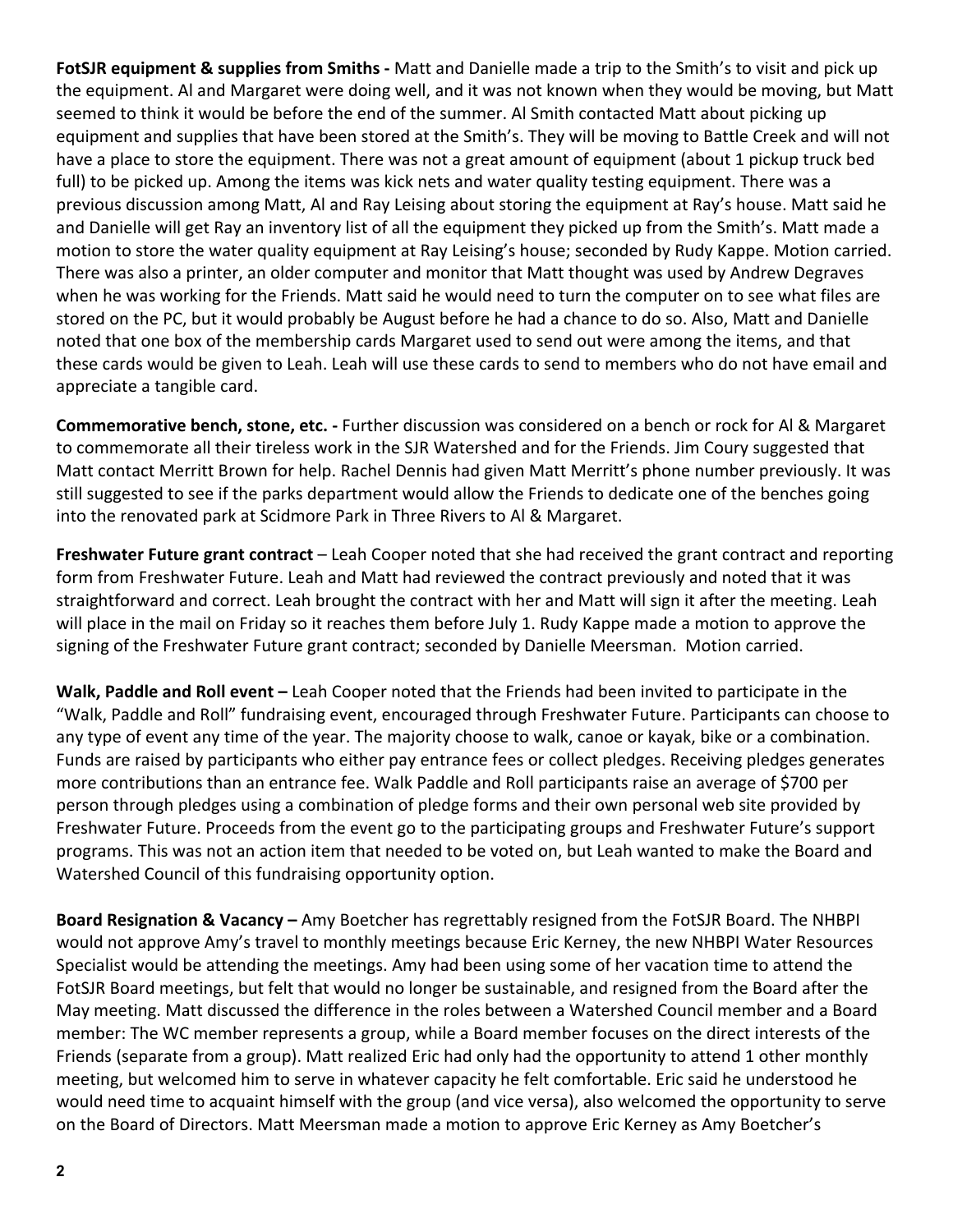replacement on the FotSJR Board; seconded by Rudy Kappe. Motion carried. Eric Kerney will serve out the remainder of Amy's term, through 2012.

**Outreach Coordinator Contract Renewal** – Matt reminded the Board that Leah's contract would be expiring on July 1, 2010. The Board will not be holding its monthly meeting in July, so discussion about contract renewal took place today. Matt opened the floor to Leah, where she provided the Board and Watershed Council with a detailed list of all her completed projects and milestones since joining the Friends on September 1, 2009. Jim Coury thanked Leah for putting together the detailed summary of her work. Marcy Colclough was complementary of Leah's assistance during the "Zero in the middle" workshop in May, and noted that she was depending on the Friends for outreach help on upcoming projects. Dave Foerster said there was a noticeable improvement in the Friends newsletter and web site since Leah came on board. Rudy Kappe said he has also been very pleased with Leah's work and talent. However, Rudy said he would like to see a financial breakdown of grants awarded versus grant applied for in expectation of paying Leah further in the future. Matt Meersman made a motion to renew Leah's contract for 6 more months beginning July 1 at the same hourly rate; seconded by Rudy Kappe. Motion carried. Jim Coury asked about an "above and beyond" raise. Matt said that with soon-to-be-coming-in grants, Leah would naturally see an increase in pay through an increase in hours worked. Dona Hunter suggested that an addendum could be added to Leah's contract should Matt necessitate a pay increase. Matt will get Leah a revised contract as soon as possible.

## **Other :**

Leah asked for Board approval to attend the Great Lakes Restoration Initiative Capacity Meeting on July 1, 2010 in Portage, IN. Dona Hunter made a motion to approve travel expense incurred by Leah to attend this event; seconded by Rudy Kappe. Motion carried.

Jim Coury mentioned that there will be a round 2 for the GRLI. In September there is also a Conservation Easement workshop.

Matt reminded everyone of Paddlefest in South Bend on Sunday (June 26).

Rachel Dennis asked the Board to approve a \$25.00 expenditure for a booth at Harvest Fest in Scotts, MI. She said this is a well-attended event and would be a good opportunity to get the Friends name out there among the agricultural community. Both Rachel and Melanie Stoughton will attend this event and manage the booth. Matt suggested she connect with Eldred on getting the booth and materials. Matt Meersman made a motion to approve the \$25.00 for the booth; seconded by Rudy Kappe. Motion carried.

Dona Hunter announced that LaGrange County had been awarded a 319 Watershed Management Plan for the Pigeon River. This grant is for both planning and implementation. They will have 2 years to write the management plan and 2 years to implement the plan. Also, LaGrange County has been awarded a Great Lakes Commission (GLC) Grant for implementation (only) for the Little Elkhart River, where flooding has been a major problem for a number of years.

## **Items from the Floor:**

• Kathy Worst noted that Branch County CD was asked to resubmit on the Hodunk‐Messenger Chain of Lakes Watershed Implementation project, and in doing so would need the FotSJR letter of support reissued. The RFP is due in August. Rachel Dennis made a motion to approve a new letter of support; seconded by Dona Hunter. Motion carried.